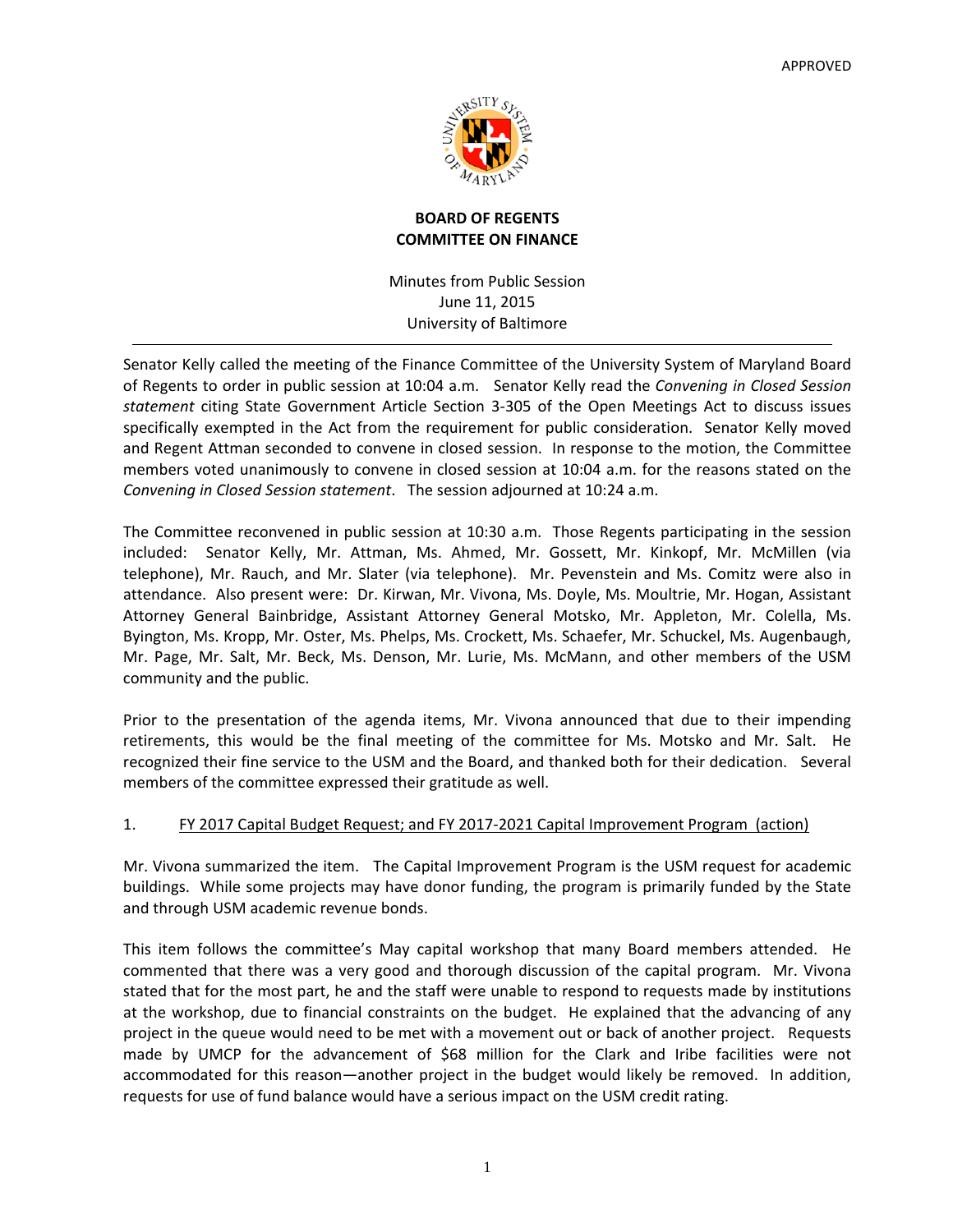Mr. Vivona proceeded to highlight one important change in the proposal—a request by UMES to replace their top priority with a new School of Pharmacy and Allied Health facility to respond to an accreditation issue. Many of the Regents had voiced their support for the inclusion and swap of this project during the workshop.

He also made note of a statement in the body of the agenda item regarding the status of fundraising for the Cole Field House renovation/Sports Medicine project at College Park. Essentially, the Board may consider a project schedule change if the minimum is not attained by the July 1, 2015 benchmark date. Mr. Vivona and Chancellor Kirwan indicated that they had each met recently with members of the UMCP administration and fundraising staff. Both expressed confidence in the fundraising capabilities. Mr. Vivona discussed several benchmark dates in the project, and expressed that there was significant evidence showing the project should proceed. Mr. Vivona also indicated that the overall peak loan amount may need to be increased, due to the manner in which the State will be funding the project. The State's funds will come in the final year, instead of incrementally and annually during the planning and construction phases. Senator Kelly reaffirmed his support for the project and noted that it will be the only sports medicine facility of its type in the country—and an excellent example of MPower. Regent Ahmed asked what would happen if the \$55 million goal is not met in time? Would the issue return to the Board? Mr. Vivona responded that everyone was watching very carefully, and yes, if that were the case, the Board would be involved. Mr. Kinkopf shared that he had similar concerns, and was pleased to hear Mr. Vivona's response.

Moving along, Mr. Vivona shared the committee's concern regarding the lack of progress toward a full 2% of replacement value spending for building maintenance in the operating budget in the ten years since the policy addressing facilities renewal was established by the Board. As such, he pointed out that he and the staff had formalized this concern of the Board with a note in the body of the item stating that "Approval of the Academic Revenue Bond‐funded Facility Renewal line item is made with the expressed warning of the Board that institutions fully implement the program for maintenance spending in the operating budget as outlined in Board Policy.…" Many members of the committee articulated a need to have institutions fully fund the facilities renewal accounts as this seems to be an ongoing issue. Mr. Vivona suggested that one approach under consideration is to increase the fund balance requirement for each institution, with a portion of that funding to be directed to a designated facilities renewal fund. These monies would not be in the general fund balance or taken into consideration by the credit rating agencies, but rather a dedicated fund that institutions would contribute to annually and draw down as need for facilities renewal projects.

# 2. FY 2016 System Funded Construction Program Request (action)

Mr. Vivona explained that the request for approval of the FY 2016 System Funded Construction Program includes projects proposed for planning, construction and/or equipment funding in FY 2016—so, once it's voted on, it's "live." The System Funded Construction Program request is funded by USM resources. Many of these projects will be funded via the 37th bond resolution, which is the next item on the agenda. He pointed out that the use of cash has been significantly limited and in many cases curtailed. Where there is a cash‐funded project, a repayment of the cash to the fund balance will be incorporated in the annual fund balance goals of the institutional president.

Mr. Vivona reviewed the only substantive change to the program as indicated in red on the chart. He pointed out that the item is a minor adjustment in an ongoing stadium renovation project at Salisbury. The SFCP included the final \$1 million appropriation of the proposed project funded with auxiliary and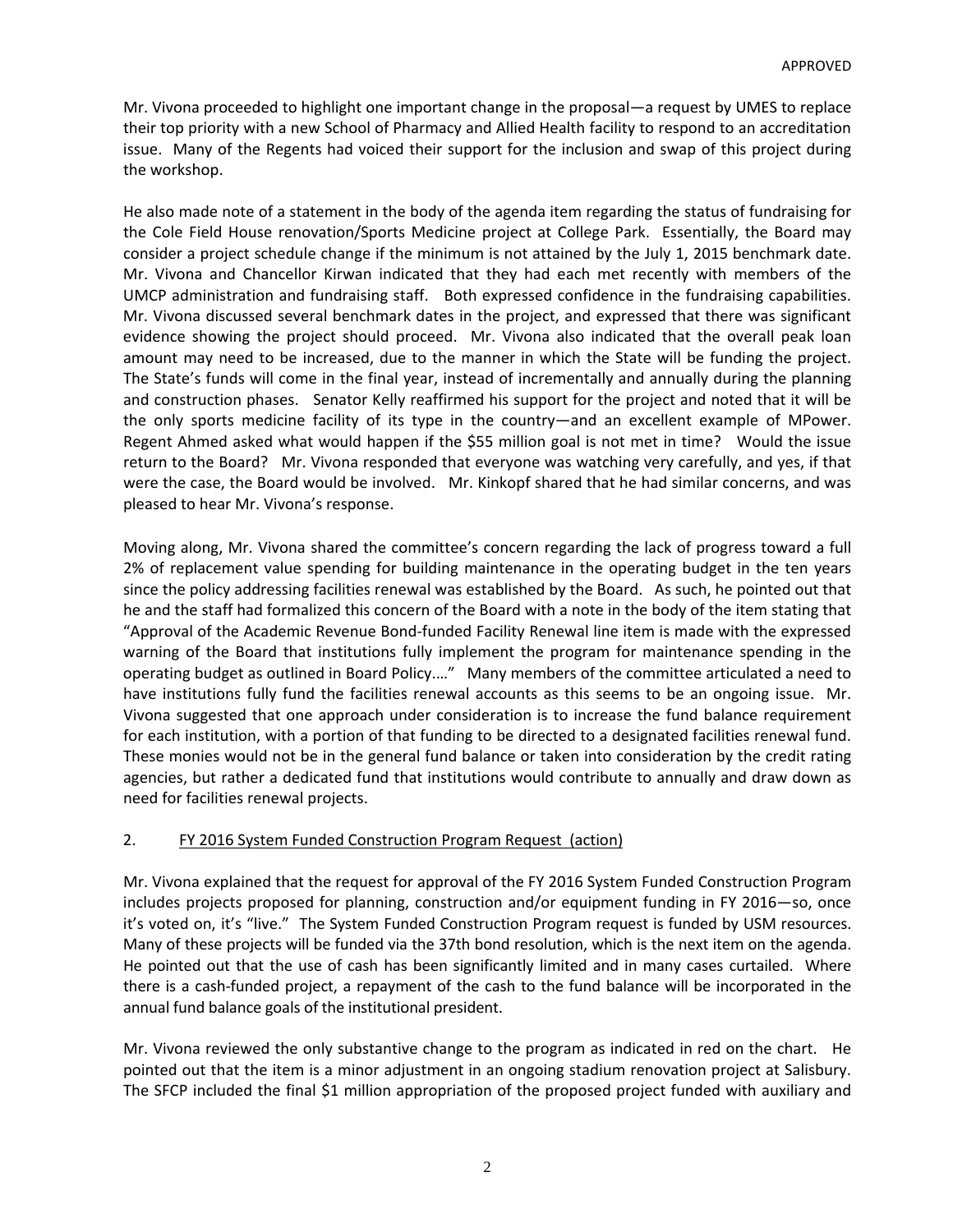plant fund reserves. The University has reported that an additional \$400,000 is needed to complete the project that is under construction and slated to open next Spring.

Prompted by a question from Regent Attman, there was a discussion of the requests by Coppin State and Frostburg State universities for new student residence halls. "What is still under consideration" and "how about more immediate consideration" were two refrains. Ms. Phelps, VP of Coppin, addressed the committee. She indicated that the market demand studies for student housing should be updated along with a review of occupancy under current conditions. She mentioned that there is also the question of whether new freshmen (without dependents) should be required to live in on-campus residence halls. Living in on-campus housing has proven to be beneficial to student success—pointing to athletes as one example.

Turning to Frostburg, Regent Slater pointed out that FSU's request for a new residence hall has appeared in the section titled, "Bond/PPP Requests Still Under Review" for three years at this point. He added that during a recent trip to the campus, his wife's former dorm of 50 years ago—along with several others—is still in use today. Regent McMillen noted that FSU has \$4 million currently available for a residence hall, no debt on its halls, and wondered why those funds could not be utilized for a new dorm. Mr. Vivona responded that the \$4 million currently sits behind \$1.2 billion of debt systemwide. His advice was to wait and see the results of the year-end closing, and proceed from there. He reminded everyone that the fund balance of the System stands behind all of the debt, and there are institutions that make their annual fund balance goals and some that do not. He added that the bond funds available for self-support projects were reduced due to a need for greater ARB funding. Importantly, he pointed out that new demand studies were in order before any decisions on new residential projects.

Regent Slater asked if this information would be available by December, and if so could the committee discuss moving forward with the housing requests at that point. Mr. Vivona indicated yes, and that the committee could either wait until the next SFCP cycle in the spring or request an off‐cycle project consideration. Regent Slater offered an amendment to the stated recommendation, which was met with the full support of the committee and added to the existing recommendation [language appears in all CAPS below].

Following the discussion of the two agenda items, Senator Kelly called for a motion and vote on both items.

**The Committee on Finance recommended that the Board of Regents approve the FY 2017 Capital Budget Request and the proposed FY 2017‐2021 Capital Improvement Program and authorize the Chancellor to make appropriate changes consistent with existing Board policies and guidelines (including modifications to project costs/schedules via State processes). Any related changes will be reported to the Committee on Finance.**

**The Committee on Finance recommended that the Board of Regents approve the FY 2016 System Funded Construction Program request with the conditions listed and authorize the Chancellor to make appropriate changes consistent with existing Board policies and guidelines. Any such changes will be reported to the Committee on Finance. THE COMMITTEE FURTHER RECOMMENDED THAT THERE SHALL BE A DISCUSSION REGARDING THE CONSTRUCTION OF STUDENT RESIDENCE HALLS AT COPPIN STATE UNIVERSITY AND FROSTBURG STATE UNIVERSITY DURING THE NOVEMBER/DECEMBER MEETINGS OF THE COMMITTEE**.

(Regent Attman moved recommendation, seconded by Regent Gossett, unanimously approved)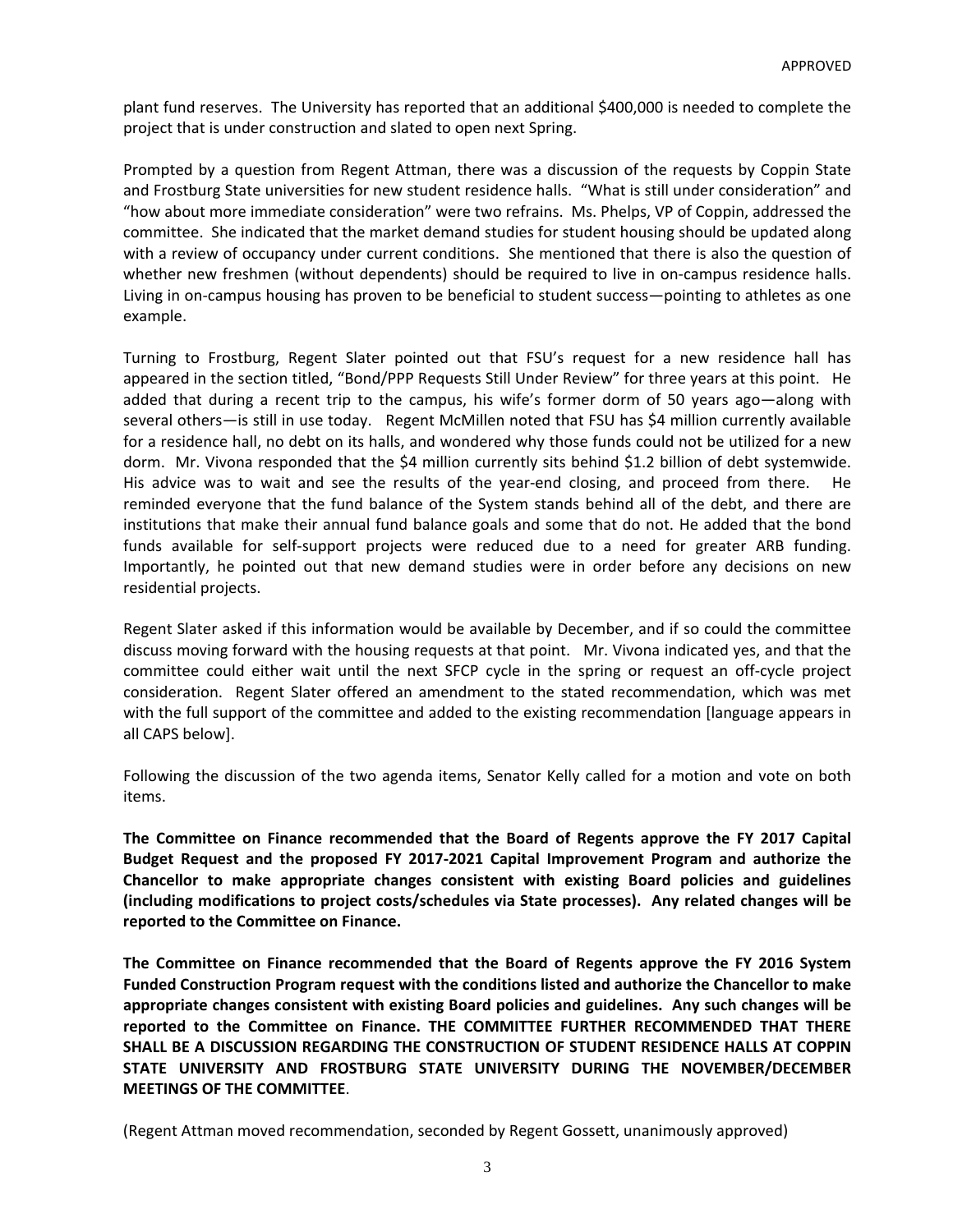### 3. University System of Maryland: Thirty‐Seventh Bond Resolution—Auxiliary Facility and Tuition Revenue Bonds (action)

Mr. Vivona stated that the resolution follows what was just approved in the System Funded Construction Program. The academic facilities projects included have been previously approved by both the Board and the General Assembly. The bonds are backed by USM tuition and auxiliary fees. He again pointed out that with more funding directed to the academic projects through an increase in academic revenue bonds—supporting academic projects on USM credit—the amount of bond funding available for self-support auxiliary projects was lower than normal.

# **The Finance Committee recommended that the Board of Regents approve the Thirty‐Seventh Bond Resolution.**

(Regent Gossett moved recommendation, seconded by Regent Attman, unanimously approved)

### 4. University of Maryland Eastern Shore: Leasing of Off‐Campus Student Housing (action)

Mr. Vivona stated that UMES is seeking the Board's approval to sign a lease of about 400 beds in two separate apartment facilities nearby the campus. UMES had been doing this in years past, but it was time to formalize those arrangements. The apartments would provide housing for those students seeking a stable off‐campus location to reside during the academic year. He explained that it would be easier for the students to sign with the University, who in turn would collect the rental payments. The lease amounts would be recovered via student charges. In response to Regent Gossett's question about rent payment, Mr. Appleton, VP of UMES, responded that the rental rate would be set at \$6,400. He noted that the campus provides resident assistants and student life programming in the apartments, so as to make more of a connection with the students to the campus. Regent Rauch applauded the University for finding a creative opportunity to provide housing to its students.

**The Finance Committee recommended that the Board of Regents approve for UMES to lease the** Arden's Run and Talons Square apartments to provide off-campus housing under a 2-year lease with **one 2‐year renewal option; and, authorize the Chancellor to execute, after appropriate legal review, all documentation required consistent with the University System of Maryland Policy, "Acquisition** and Disposition of Real Property." UMES will return to the Board for approval prior to the execution of the renewal option. The University of Maryland Eastern Shore shall continue to work with the USM **Office of the Chief Operating Officer/Vice Chancellor for Administration and Finance during the leasing process.** 

(Regent Gossett moved recommendation, Regent Attman seconded, unanimously approved)

### 5. Proposed FY 2016 Contract between the University of Maryland, Baltimore and the University of Maryland Medical System Corporation (action)

Senator Kelly noted that the contract was quite large and indicated that he thought everyone was familiar with the contract. He acknowledged the countless hours that Regent Pevenstein and many others had put in to the effort to reach this point. The item was recommended without further discussion.

**The Finance Committee recommended that the Board of Regents authorize the President of University of Maryland, Baltimore to execute the Annual Contract for FY 2016.**